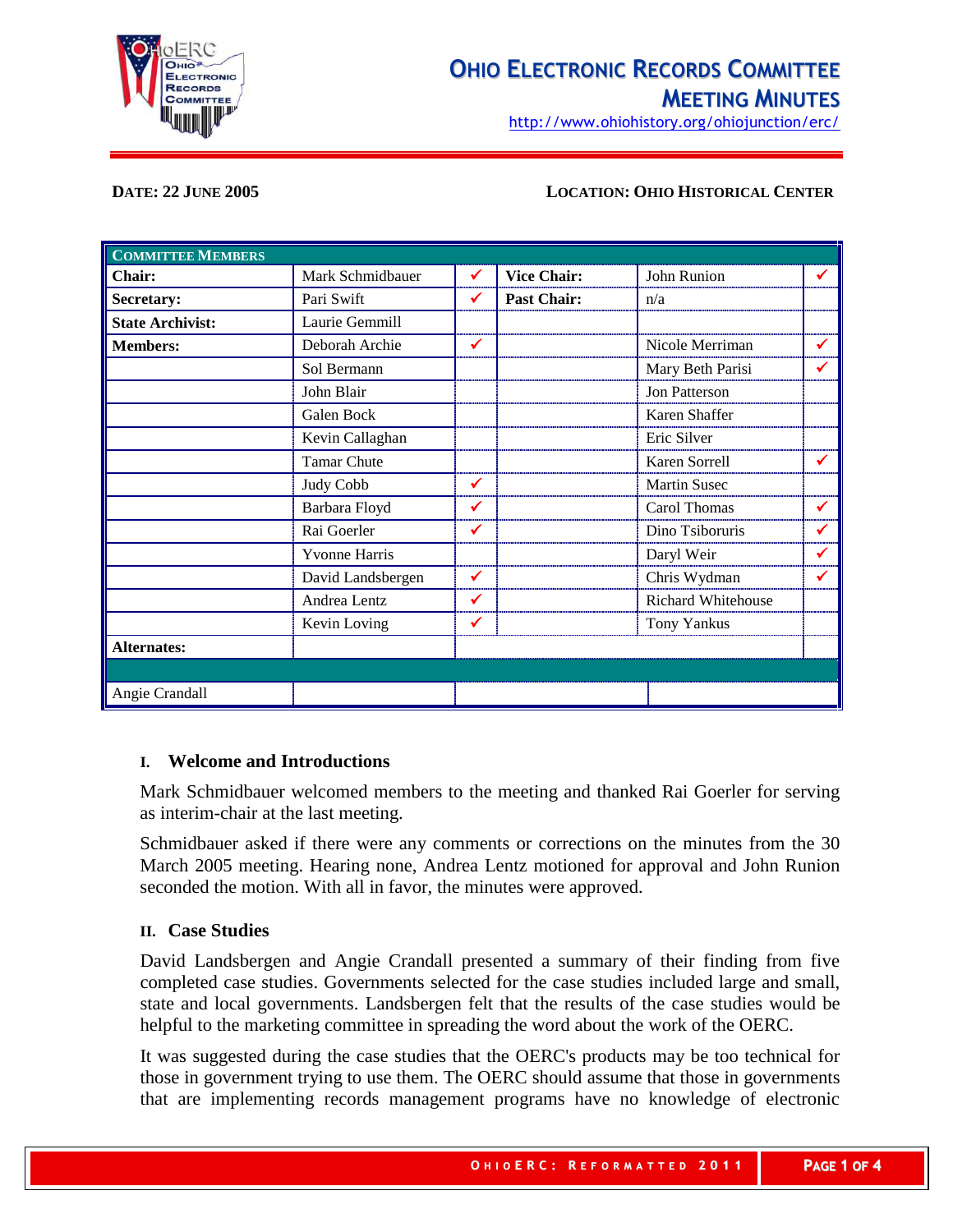

records. One suggestion was to have two versions of our products: a simple version and a more technical version.

As a result of the case studies, a working group was formed to do a feasibility study on having a listserv for its constituents to make comments on the products and do anonymous vendor ratings on variables such as service, cost, functionality, and experience.

Carol Thomas is going to look into using ARMA as a resource and linking to ARMA's website from the OERC website. It was also suggested that we make contact with local and regional chapters of ARMA.

The case studies showed that OERC constituents want guidance on privacy and disaster recovery. Although these seem out of the scope of the OERC, Judy Cobb suggested that instead of guidelines, the OERC could create "points to consider."

# **III. Marketing Committee**

Rai Goerler, as co-chair of the Marketing Committee, reported that the committee has not yet met. Their initial ideas are to contact the various education associations, such as the Ohio College Association, to make them aware of the OERC and see about linking to the OERC website.

Schmidbauer reported that he is waiting to hear from the Ohio Digital Government Summit, sponsored by Government Technology Magazine, to find out if the OERC will be able to give a presentation at the Summit in October. As a fallback position, The OERC may consider a booth at the Summit.

John Runion stated that the Membership Committee would like to work with the Marketing Committee to come up with ideas to promote and encourage committee membership.

## **IV. Membership Report**

Runion reported that there were three vacancies for members as of the last meeting and three applications had been received. The three applicants approved for membership on the OERC were:

Kevin Loving, Butler County Nicole Merriman, State Library of Ohio Jon Patterson, Hamilton County

The three additions fulfill OERC goals of more local representation and representation from the State Library of Ohio.

Runion then summarized the application and termination process. There was concern expressed over the termination of membership if a proxy is not available. Runion explained that extenuating circumstances would be taken into account. Goerler noted that the bylaws allow for teleconferencing.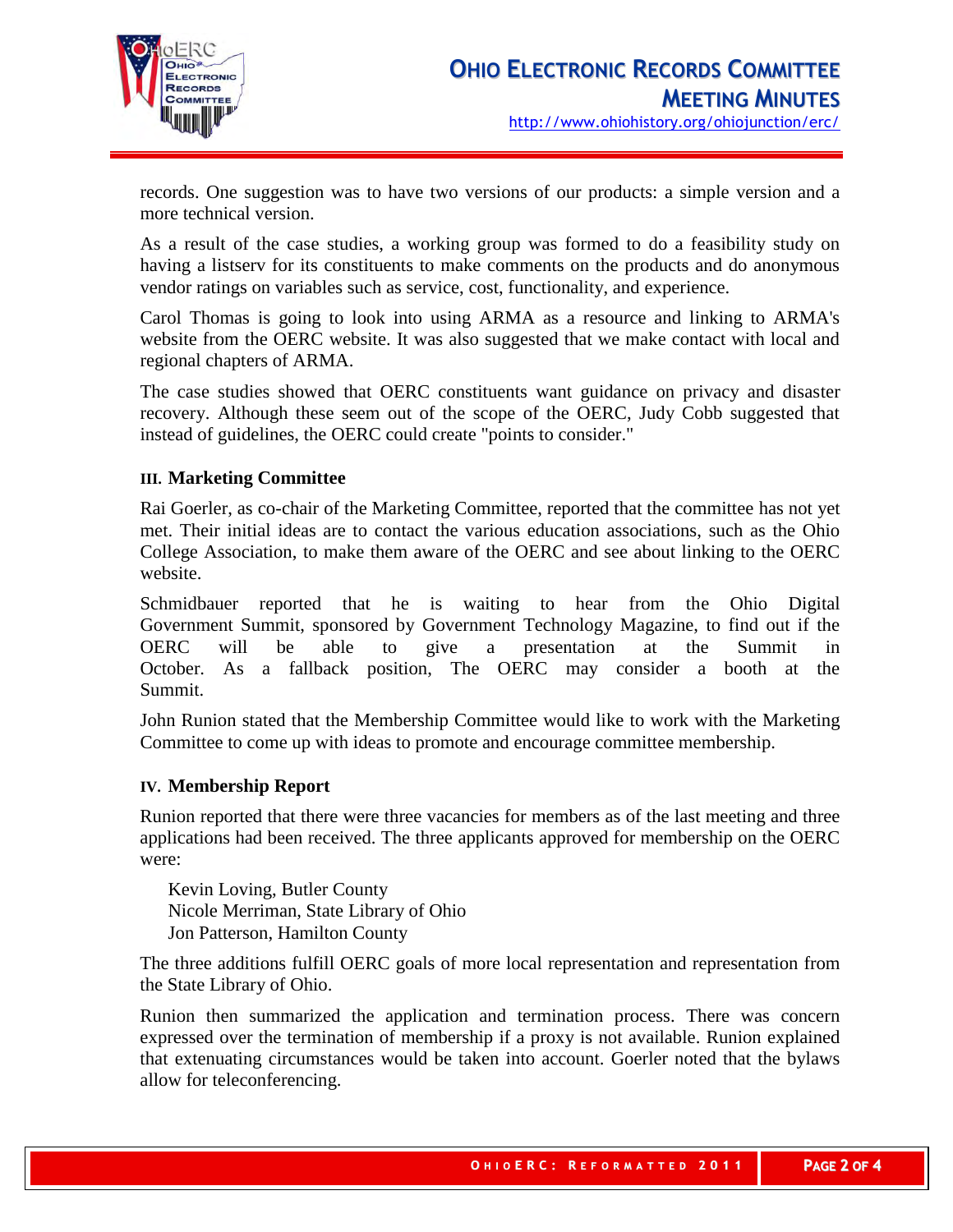

## **V. Discussion of New Topics to Pursue**

Schmidbauer stated that now that the OERC has established bylaws and reflected on its mission, it was time to get back to the business of the committee by beginning work on new guidelines. Pari Swift ran down a list of topics, some of which had been discussed at past meetings and others that had come up through her work with state and local government agencies.

Many of the topics seemed beyond the scope of the committee, however, several showed promise. The following subcommittees were formed:

#### *Instant Messaging*

- Mark Schmidbauer
- Pari Swift
- Carol Thomas
- Dino Tsibouris, Chair
- Daryl Weir

Purpose - Create a document and bibliography discussing issues to consider in managing instant messages as public records.

*Guidelines Review*

- Judy Cobb
- Barbara Floyd, Chair
- Kevin Loving
- Nicole Merriman
- Jon Patterson
- Mark Schmidbauer
- Karen Sorrel

Purpose - New members will work with veteran OERC members to review existing OERC documents for currency. The subcommittee will make recommendations for updates and offer simplified versions of the documents.

## **VI. National Digital Information Infrastructure and Preservation Program**

Swift, Merriman and Cobb gave a brief overview of the history of NDIIPP. The goals of NDIIPP are to develop national partnerships, explore protocols and standards, and support the development of tools, models and methods for digital preservation. At the States Consultation Workshop, states were asked to prioritize at-risk digital government information, suggest potential partnerships, and define the roles of the states versus the roles of the Library of Congress. Attending from Ohio were two representatives from the Ohio Historical Society, including Swift, and two representatives from the State Library, including Nicole Merriman. A toolkit for Capability Assessment and Planning, designed by the Center